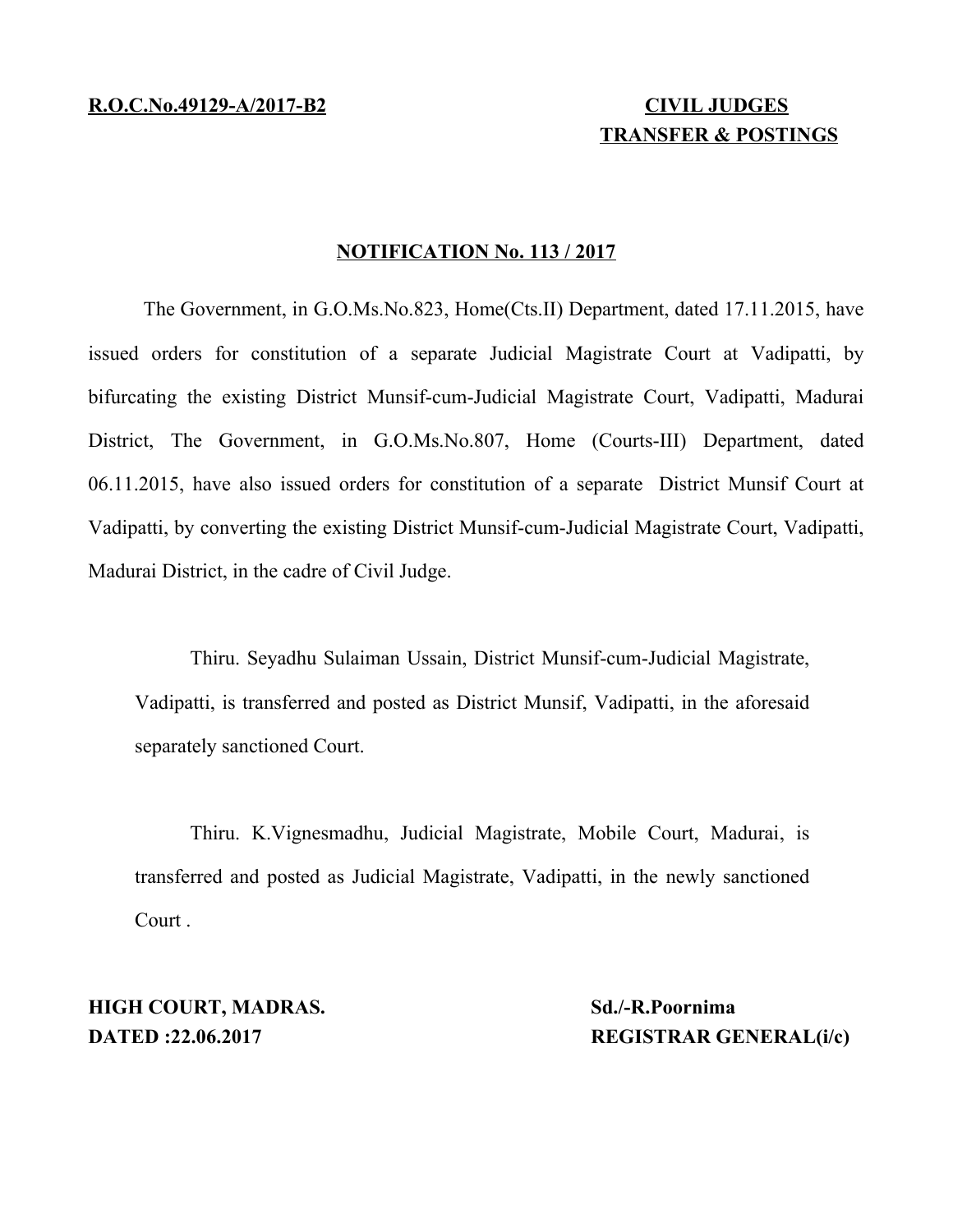### **R.O.C.No.49129-A/2017-B2**

#### **OFFICIAL MEMORANDUM**

- Sub: Courts and Judges Civil Judges Transfer and postings Notification issued - Joining instructions - Issued.
- Ref: High Court's Notification No. 113 / 2017, dated : 22.06.2017

## **I**

.............

Thiru. Seyadhu Sulaiman Ussain, District Munsif-cum-Judicial Magistrate, Vadipatti, who has been transferred and posted as District Munsif, Vadipatti, in the separately sanctioned court vide High Court's Notification cited above, is required to assume charge of the post of District Munsif, Vadipatti, in the separately sanctioned Court, on 24.06.2017.

As the inauguration of the District Munsif Court, Vadipatti, is to be held on 24.06.2017, Thiru. Seyadhu Sulaiman Ussain, is required to report to the Principal District Judge, Madurai, on 23.06.2017 A.N., without fail, in connection with inauguration of the said separately sanctioned Court.

#### **II**

Thiru. K.Vignesmadhu, Judicial Magistrate, Mobile Court, Madurai, who has been transferred and posted as Judicial Magistrate, Vadipatti, in the newly sanctioned court vide High Court's Notification cited above, is required to hand over charge of his post to the Judicial Magistrate, Fast Track Court Magistrate Level – II, Madurai and also required to hand over charge of the post of Judicial Magistrate VII, Madurai which he is now holding as full

...2